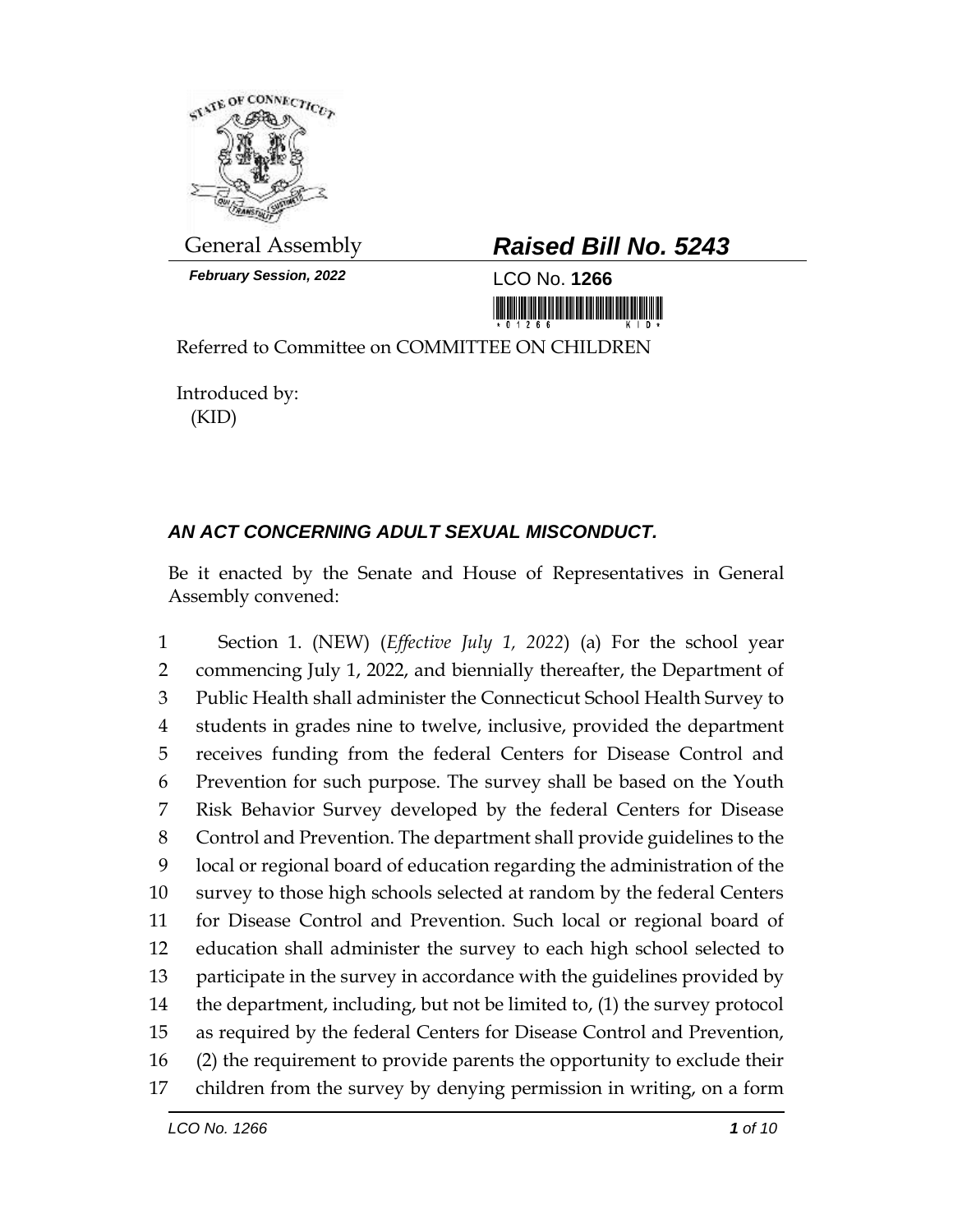prescribed by the department, (3) the requirement for the survey to be anonymous and administered in a manner designed to protect student privacy, (4) the timeframe for completion of the survey, and (5) the process by which the results of such survey are to be submitted to the department.

 (b) The department, in consultation with the Department of Mental Health and Addiction Services, the Office of Early Childhood, the Department of Children and Families, the Department of Education and any other agency or public interest group the department deems necessary, may develop additional survey questions to be included as part of the Connecticut School Health Survey that are relevant to the health concerns of high school students in the state.

 Sec. 2. (NEW) (*Effective July 1, 2022*) Not later than October 1, 2022, the Child Advocate, in consultation with the Department of Public Health, shall develop and update, as necessary, questions designed to assess the risk of youths becoming victims of sexual assault or misconduct by an adult. Such questions shall be included as part of the Connecticut School Health Survey administered pursuant to section 1 of this act.

 Sec. 3. (*Effective from passage*) Not later than January 1, 2023, the Department of Education, in consultation with the Department of Public Health, shall develop for use by a local or regional board of education (1) a uniform policy concerning timely notification to the parents or guardians of students in grades nine to twelve, inclusive, about the Connecticut School Health Survey not later than twenty-one calendar days prior to the date such board will be administering the survey at a high school governed by such board, and (2) a form to be distributed to parents or guardians for the purposes of the notification required pursuant to subdivision (1) of this section that includes, but is not limited to, (A) an explanation of the Connecticut School Health Survey and how a parent or guardian may opt out of such survey being administered to his or her child, and (B) the Internet link to the survey that will be administered.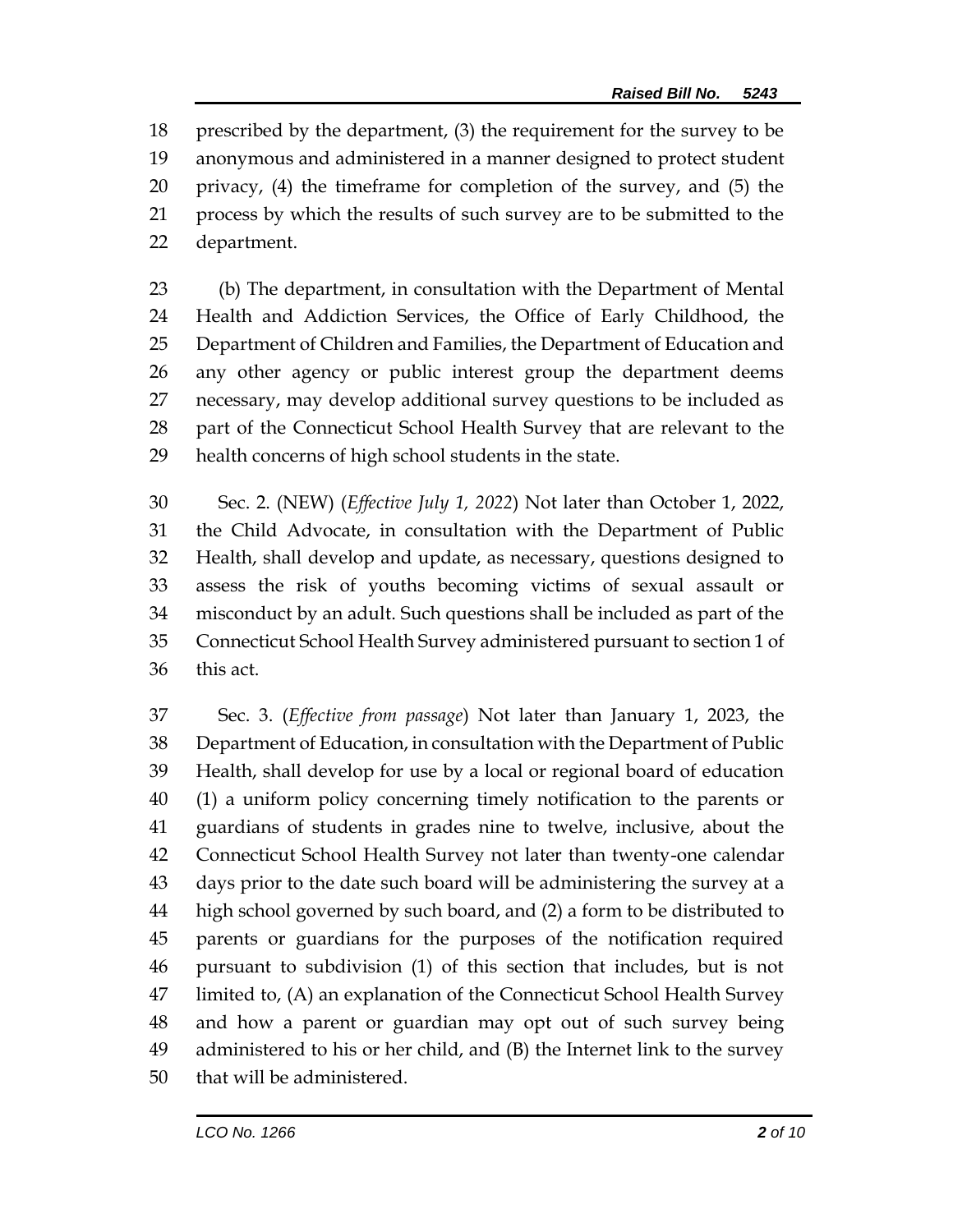Sec. 4. (NEW) (*Effective July 1, 2022*) (a) For the school year commencing July 1, 2022, and each school year thereafter, if the results of the Connecticut School Health Survey, administered pursuant to section 1 of this act, reveal that a student in the high school in which such survey was administered has been the victim of a sexual assault or misconduct by an adult, then the local or regional board of education for such high school shall request the Department of Children and Families and the Department of Education to provide or facilitate (1) training for the teachers, administrators and other staff of such school about how to support students who have experienced abuse, (2) the provision of counseling services for students by working with school social workers and administrators of such high school, (3) the distribution of materials relating to counseling services created or offered by victim advocates groups and other state agencies, and (4) the bystander training program and appropriate interaction with children training program, described in section 5 of this act, to all teachers, administrators and other school staff of such high school.

 Sec. 5. (NEW) (*Effective July 1, 2022*) (a) Not later than January 1, 2023, the Department of Children and Families, in consultation with the Department of Education, shall develop or adopt a bystander training program and an appropriate interaction with children training program.

 (b) The department may enter into a memorandum of understanding with each regional educational service center for the bystander training program and appropriate interaction with children training program to be provided at or by such center to the teachers, administrators and other staff of the local and regional boards of education that are members of such center.

 (c) The department may enter into a memorandum of understanding with the governing authority for intramural and interscholastic athletics 81 for the bystander training program and the appropriate interaction with children training program to be provided by such governing authority to coaches who holds or is issued a coaching permit by the State Board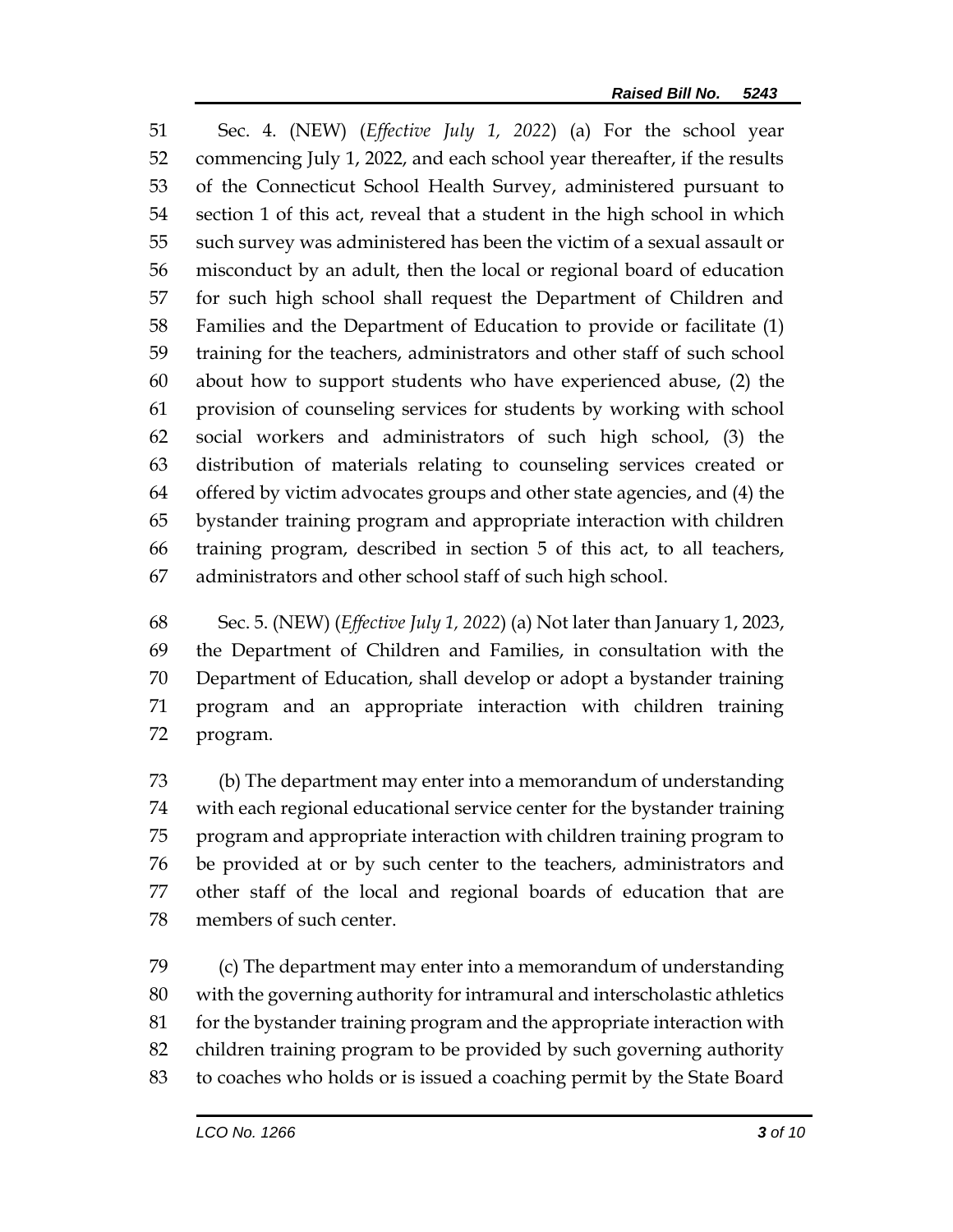of Education, in accordance with the provisions of section 6 of this act.

 Sec. 6. (NEW) (*Effective July 1, 2022*) For the school year commencing July 1, 2023, and each school year thereafter, any person who holds or is issued a coaching permit by the State Board of Education and is a coach of intramural or interscholastic athletics shall complete the bystander training program and the appropriate interaction with children training, described in section 5 of this act, prior to commencing the coaching assignment for the season of such school athletics.

 Sec. 7. Subdivision (1) of subsection (b) of section 17a-101a of the general statutes is repealed and the following is substituted in lieu thereof (*Effective July 1, 2022*):

 (b) (1) Any person required to report under the provisions of this section who fails to make such report or fails to make such report within the time period prescribed in sections 17a-101b to 17a-101d, inclusive, and section 17a-103 shall be guilty of a class A misdemeanor, except that such person shall be guilty of a class E felony if (A) such violation is a subsequent violation, (B) such violation was wilful or intentional or due to gross negligence, or (C) such person had actual knowledge that (i) a child was abused or neglected, as described in section 46b-120, or (ii) a person was a victim described in subdivision (2) of subsection (a) of this section. Notwithstanding the provisions of section 54-193, no person shall be prosecuted for a violation of the provisions of this section committed on or after July 1, 2022, except within three years after such violation has been committed.

 Sec. 8. Subdivisions (1) and (2) of subsection (i) of section 10-145b of the general statutes are repealed and the following is substituted in lieu thereof (*Effective July 1, 2022*):

 (i) (1) The State Board of Education may take one or more of the following actions, in accordance with the provisions of subdivision (2) of this subsection, against a person holding a certificate, permit or authorization based on conduct that occurred prior or subsequent to the issuance of such certificate, permit or authorization: (A) Revoke the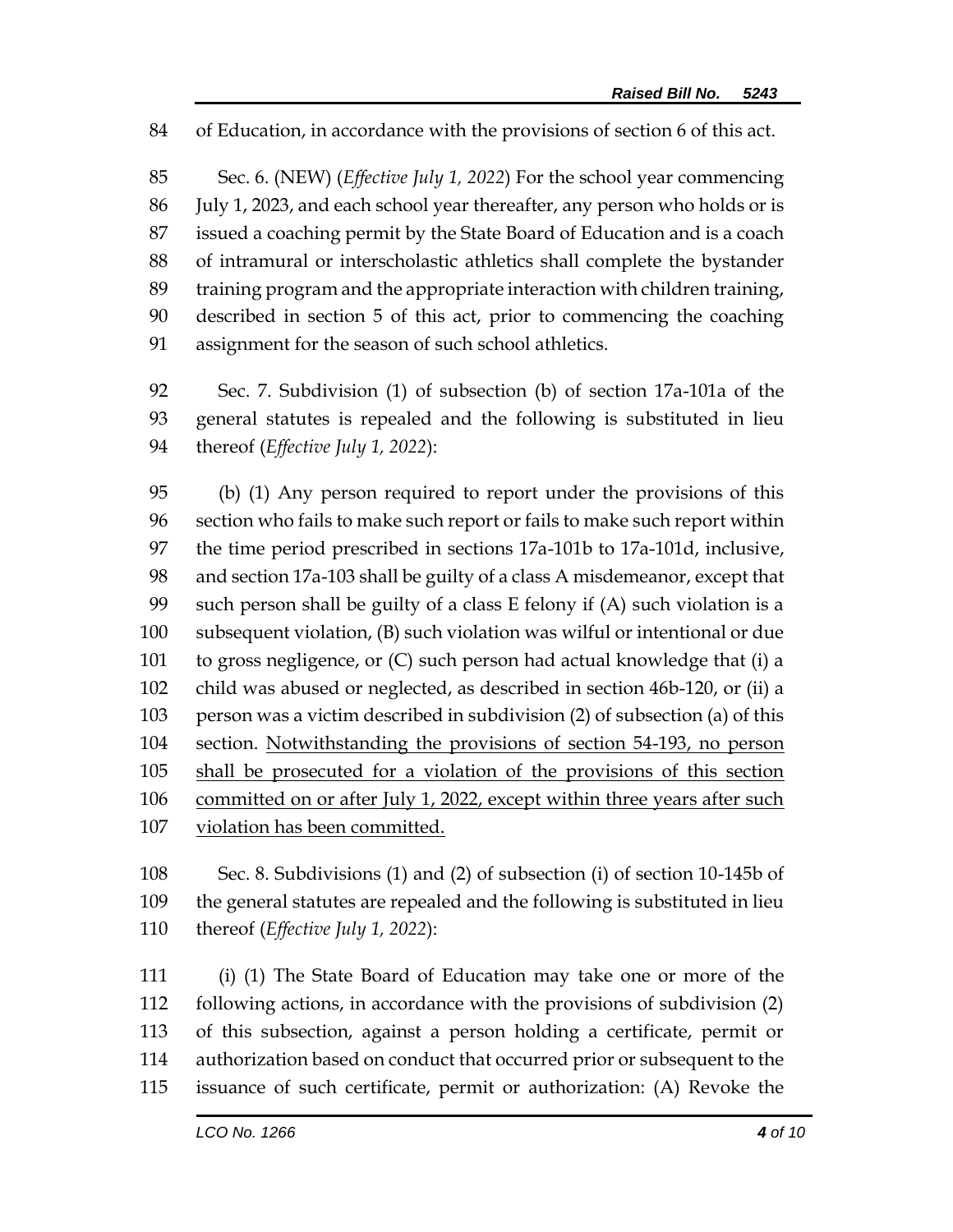holder's certificate, permit or authorization; (B) suspend the holder's certificate, permit or authorization; or (C) place the holder's certificate on probation, subject to conditions determined by the Commissioner of Education.

 (2) The State Board of Education may take any of the actions described in subparagraphs (A) to (C), inclusive, of subdivision (1) of this subsection with respect to a holder's certificate, permit or authorization issued pursuant to sections 10-144o to 10-149, inclusive, for any of the following reasons: (A) The holder of the certificate, permit or authorization obtained such certificate, permit or authorization through fraud or misrepresentation of a material fact; (B) the holder has persistently neglected to perform the duties for which the certificate, permit or authorization was granted; (C) the holder is professionally unfit to perform the duties for which the certificate, permit or authorization was granted; (D) the holder is convicted in a court of law of a crime involving moral turpitude or of any other crime of such nature that in the opinion of the board continued holding of a certificate, permit or authorization by the person would impair the standing of certificates, permits or authorizations issued by the board; (E) the holder has had an allegation of abuse or neglect substantiated pursuant to section 17a-101g; or **[**(E)**]** (F) other due and sufficient cause. The State Board of Education may revoke any certificate, permit or authorization issued pursuant to said sections if the holder is found to have intentionally disclosed specific questions or answers to students or otherwise improperly breached the security of any administration of a mastery examination, pursuant to section 10-14n. In any revocation proceeding pursuant to this section, the State Board of Education shall have the burden of establishing the reason for such revocation by a preponderance of the evidence. Revocation shall be in accordance with procedures established by the State Board of Education pursuant to chapter 54.

 Sec. 9. (NEW) (*Effective July 1, 2022*) The Department of Children and Families, in collaboration with the Department of Education and the Department of Emergency Services and Public Protection, shall develop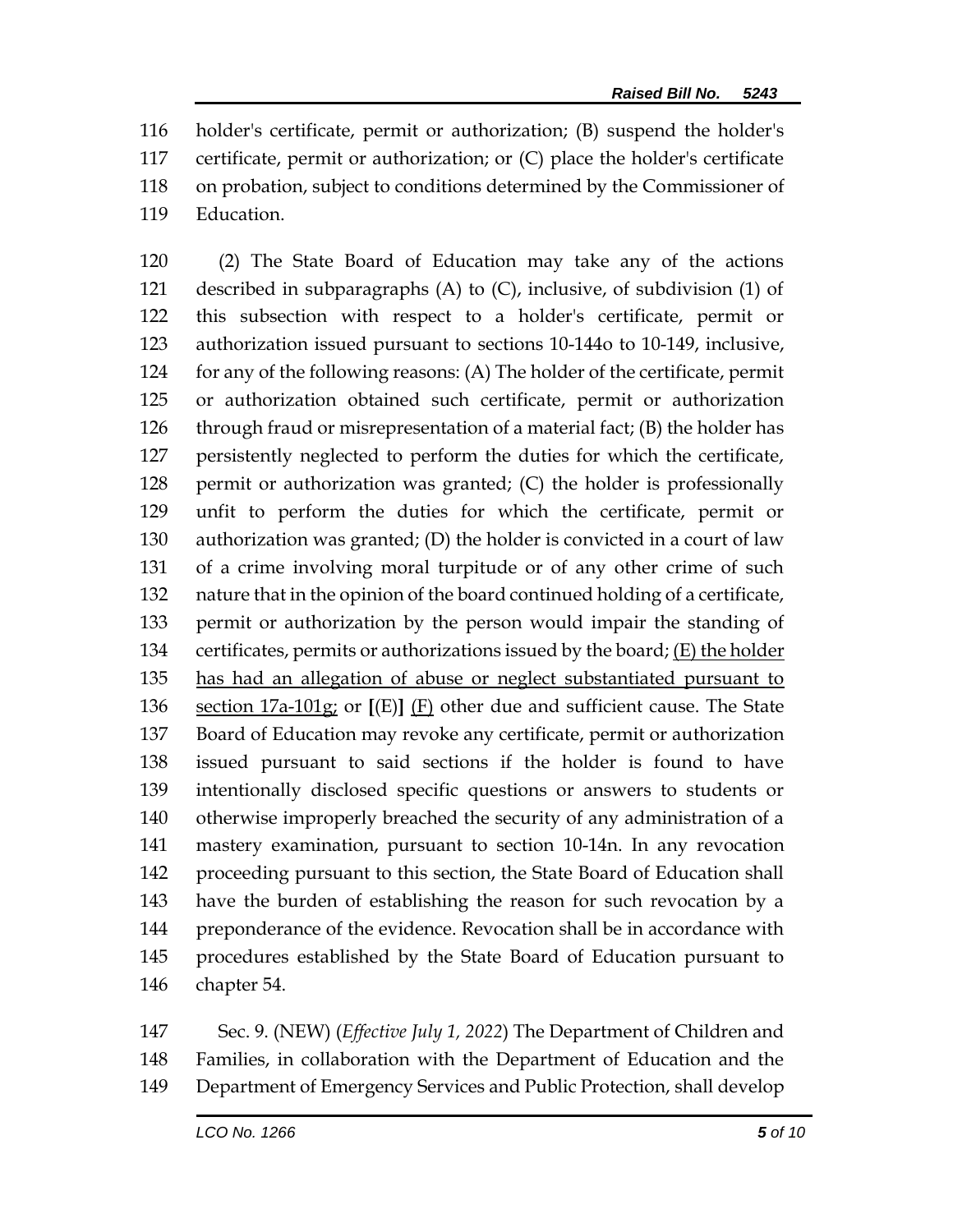or adopt an investigative training program and a victim sensitivity training program for school social workers and school administrators. The department shall make such training programs available to local and regional boards of education. Such training programs may be included as part of a local or regional board of education's in-service training program, pursuant to section 10-220a of the general statutes.

 Sec. 10. (NEW) (*Effective July 1, 2022*) The Department of Children and Families, in consultation with the Department of Education and the Office of Early Childhood, shall develop a protocol and checklist for investigations conducted by a local or regional board of education or a provider of child care services, as described in section 19a-77 of the general statutes, as a result of an allegation that a child has been abused or neglected by a school employee, as defined in section 53a-65 of the general statutes, or an employee of such provider of child care services.

 Sec. 11. Subsection (a) of section 10-220 of the 2022 supplement to the general statutes is repealed and the following is substituted in lieu thereof (*Effective July 1, 2022*):

 (a) Each local or regional board of education shall maintain good public elementary and secondary schools, implement the educational interests of the state, as defined in section 10-4a, and provide such other educational activities as in its judgment will best serve the interests of the school district; provided any board of education may secure such opportunities in another school district in accordance with provisions of the general statutes and shall give all the children of the school district, including children receiving alternative education, as defined in section 10-74j, as nearly equal advantages as may be practicable; shall provide an appropriate learning environment for all its students which includes (1) adequate instructional books, supplies, materials, equipment, staffing, facilities and technology, (2) equitable allocation of resources among its schools, (3) proper maintenance of facilities, and (4) a safe school setting; shall, upon receipt of an allegation that a child has been abused or neglected by a school employee, as defined in section 53a-65, conduct an investigation in accordance with the protocol and checklist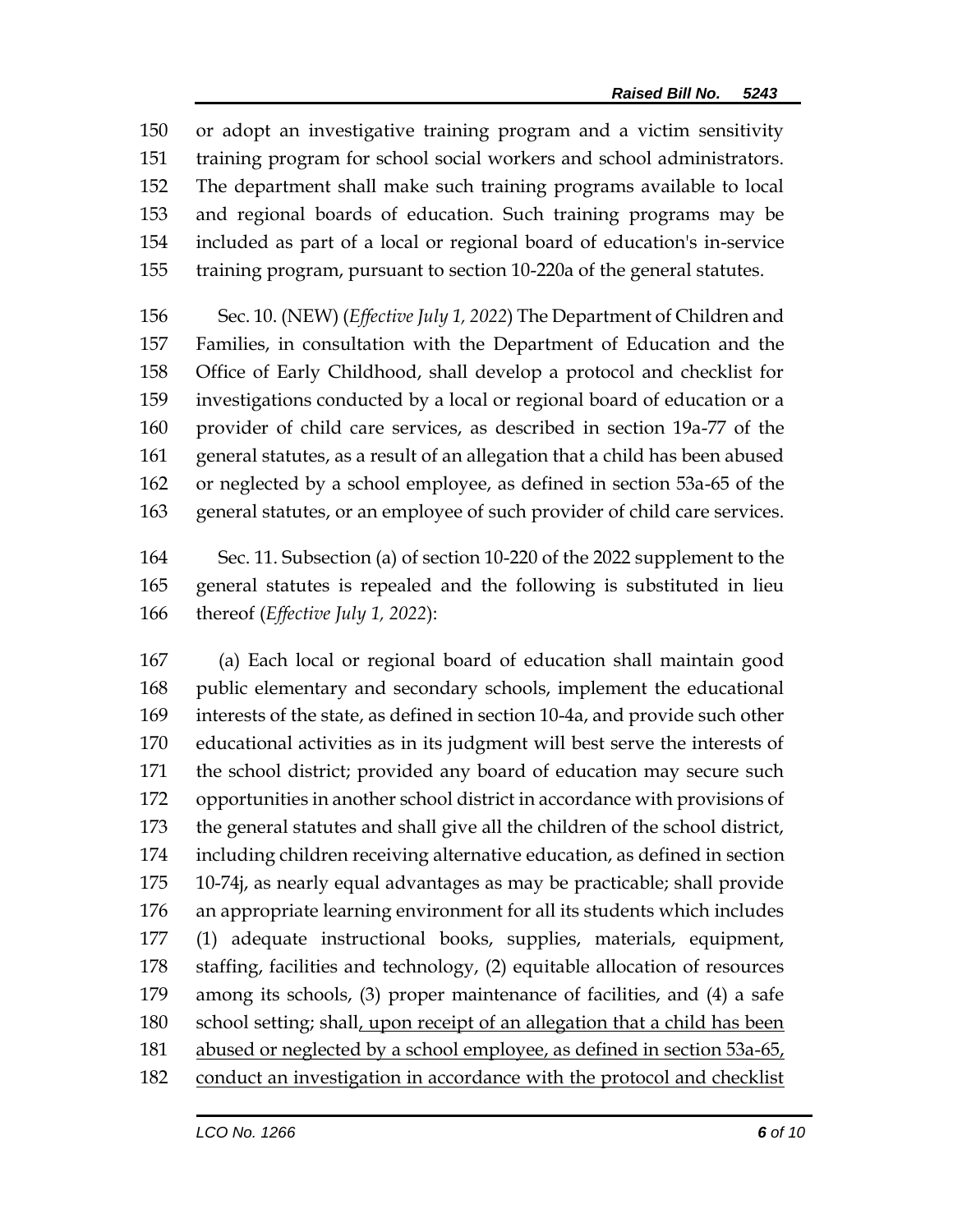developed pursuant to section 10 of this act, and, in accordance with the provisions of subsection (f) of this section, maintain records of allegations, investigations and reports that a child has been abused or neglected by a school employee, as defined in section 53a-65, employed by the local or regional board of education; shall have charge of the schools of its respective school district; shall make a continuing study of the need for school facilities and of a long-term school building program and from time to time make recommendations based on such study to the town; shall adopt and implement an indoor air quality program that provides for ongoing maintenance and facility reviews necessary for the maintenance and improvement of the indoor air quality of its facilities; shall adopt and implement a green cleaning program, pursuant to section 10-231g, that provides for the procurement and use of environmentally preferable cleaning products in school buildings and facilities; on and after July 1, 2021, and every five years thereafter, shall report to the Commissioner of Administrative Services on the condition of its facilities and the action taken to implement its long-term school building program, indoor air quality program and green cleaning program, which report the Commissioner of Administrative Services shall use to prepare a report every five years that said commissioner shall submit in accordance with section 11-4a to the joint standing committee of the General Assembly having cognizance of matters relating to education; shall advise the Commissioner of Administrative Services of the relationship between any individual school building project pursuant to chapter 173 and such long-term school building program; shall have the care, maintenance and operation of buildings, lands, apparatus and other property used for school purposes and at all times shall insure all such buildings and all capital equipment contained therein against loss in an amount not less than eighty per cent of replacement cost; shall determine the number, age and qualifications of the pupils to be admitted into each school; shall develop and implement a written plan for minority educator recruitment for purposes of subdivision (3) of section 10-4a; shall employ and dismiss the teachers of the schools of such district subject to the provisions of sections 10-151 and 10-158a; shall designate the schools which shall be attended by the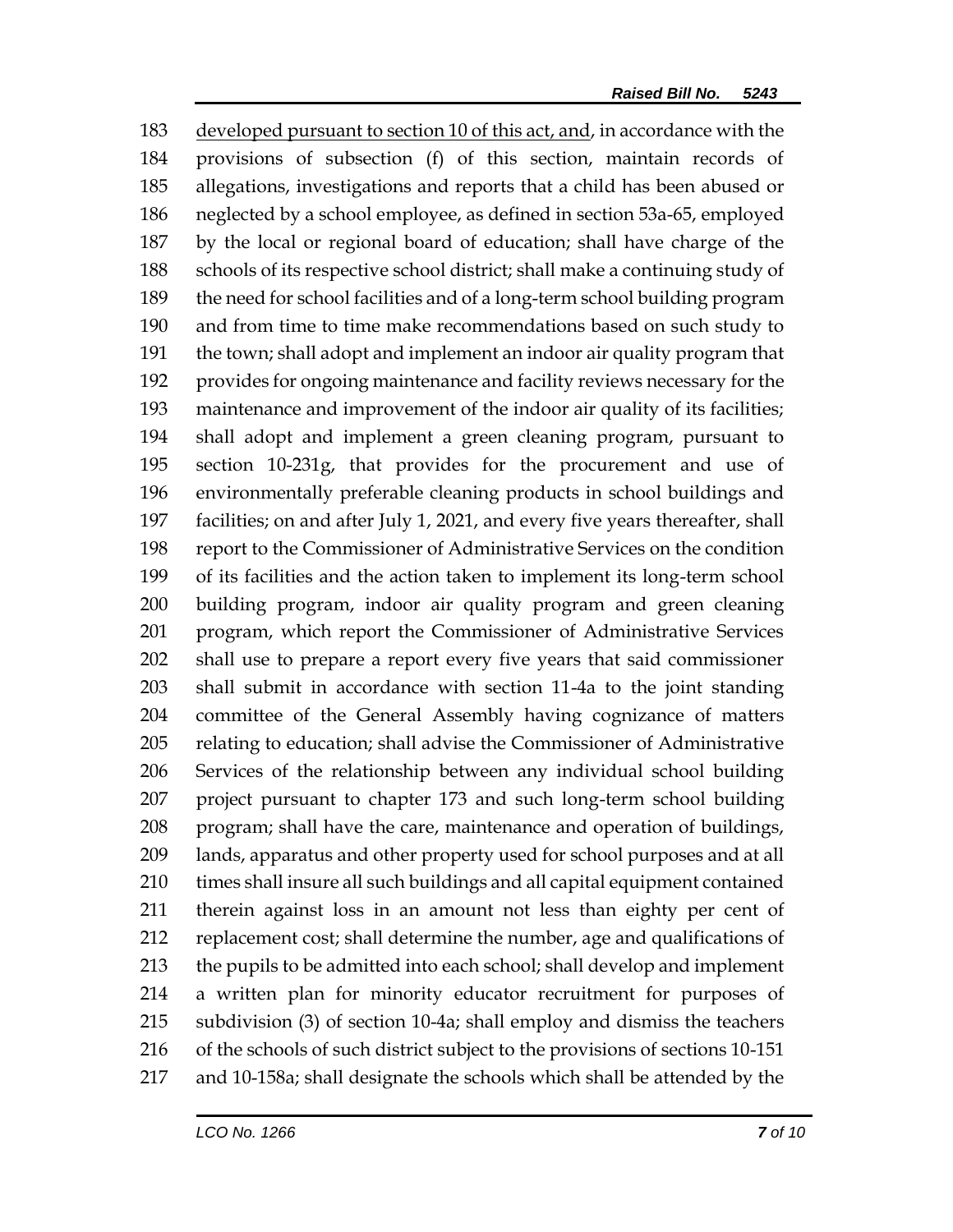various children within the school district; shall make such provisions as will enable each child of school age residing in the district to attend some public day school for the period required by law and provide for 221 the transportation of children wherever transportation is reasonable and 222 desirable, and for such purpose may make contracts covering periods of not more than five years; may provide alternative education, in accordance with the provisions of section 10-74j, or place in another suitable educational program a pupil enrolling in school who is nineteen years of age or older and cannot acquire a sufficient number of credits for graduation by age twenty-one; may arrange with the board of education of an adjacent town for the instruction therein of such 229 children as can attend school in such adjacent town more conveniently; shall cause each child five years of age and over and under eighteen years of age who is not a high school graduate and is living in the school district to attend school in accordance with the provisions of section 10- 184, and shall perform all acts required of it by the town or necessary to carry into effect the powers and duties imposed by law.

 Sec. 12. (NEW) (*Effective July 1, 2022*) Any provider of child care services, as described in section 19a-77 of the general statutes, that conducts an investigation as a result of an allegation that a child has been abused or neglected by an employee of such provider, shall conduct such investigation in accordance with the protocol and checklist developed pursuant to section 10 of this act.

 Sec. 13. (NEW) (*Effective July 1, 2022*) The Department of Education and the Office of Early Childhood, shall jointly develop a checklist to be used by local and regional boards of education and providers of child care services, as described in section 19a-77 of the general statutes, during the hiring process for the purpose of screening applicants and prospective employees.

 Sec. 14. (NEW) (*Effective July 1, 2022*) The Department of Children and Families shall make available, upon request of a youth-serving organization or religious organization, any materials relating to the bystander training program and the appropriate interaction with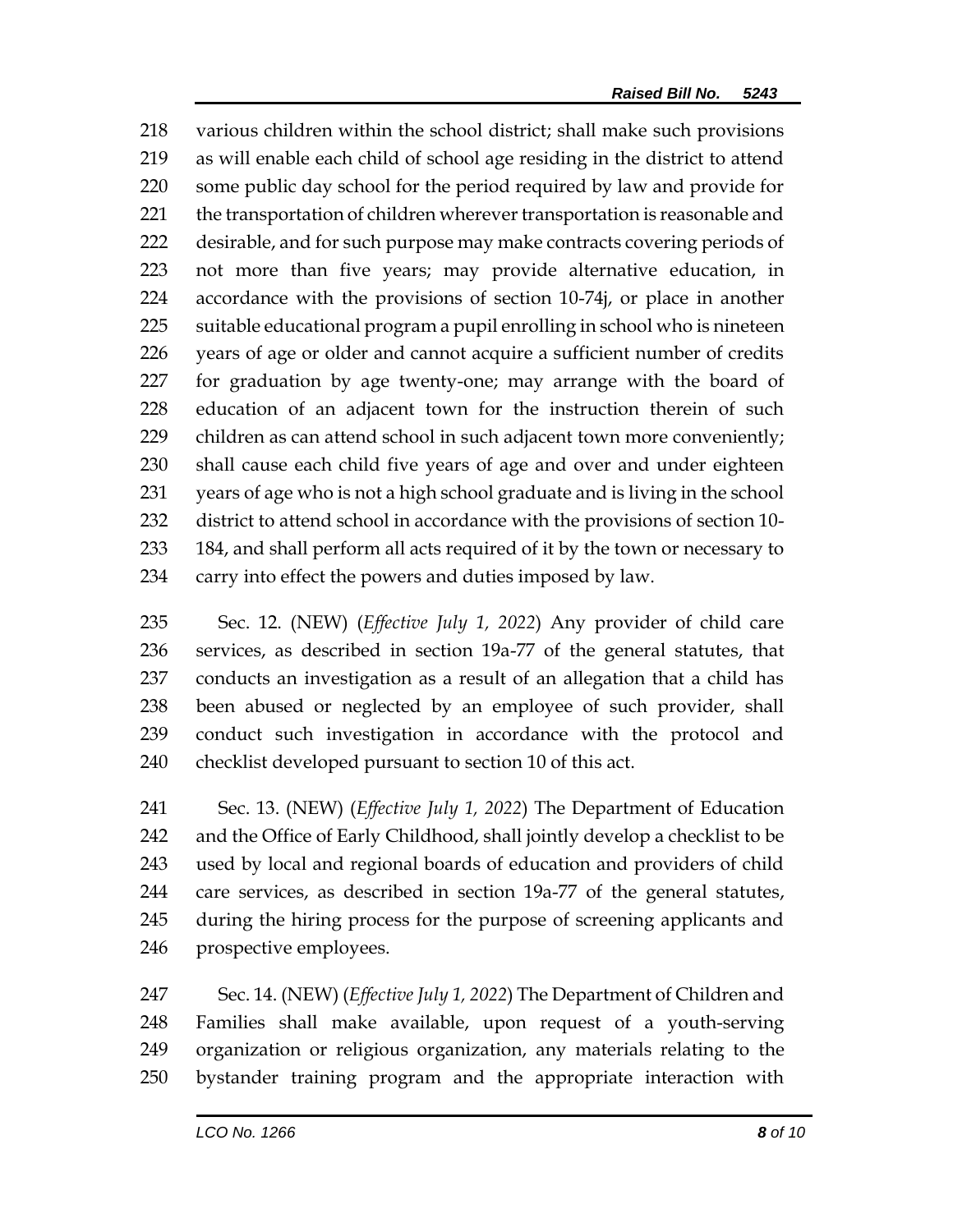- 251 children training program described in section 5 of this act or the
- 252 investigative training program and the victim sensitivity training
- 253 program described in section 9 of this act.

| This act shall take effect as follows and shall amend the following<br>sections: |              |                          |
|----------------------------------------------------------------------------------|--------------|--------------------------|
| Section 1                                                                        | July 1, 2022 | New section              |
| Sec. 2                                                                           | July 1, 2022 | New section              |
| Sec. 3                                                                           | from passage | New section              |
| Sec. 4                                                                           | July 1, 2022 | New section              |
| Sec. 5                                                                           | July 1, 2022 | New section              |
| Sec. 6                                                                           | July 1, 2022 | New section              |
| Sec. 7                                                                           | July 1, 2022 | $17a-101a(b)(1)$         |
| Sec. 8                                                                           | July 1, 2022 | 10-145 $b(i)(1)$ and (2) |
| Sec. 9                                                                           | July 1, 2022 | New section              |
| Sec. 10                                                                          | July 1, 2022 | New section              |
| Sec. 11                                                                          | July 1, 2022 | $10-220(a)$              |
| Sec. 12                                                                          | July 1, 2022 | New section              |
| Sec. 13                                                                          | July 1, 2022 | New section              |
| Sec. 14                                                                          | July 1, 2022 | New section              |

## *Statement of Purpose:*

To require the Department of Public Health to administer the Connecticut School Health Survey to students in high schools; to require school personnel to complete training when a student in the school has been the victim of abuse by an adult; to require the Department of Children and Families to develop or adopt bystander training, appropriate interaction with children training, investigative training and victim sensitivity training programs; to extend the statute of limitations for failure to report as a mandated reporter from one year to three years; to authorize the Department of Education to suspend an educator's teaching license if an allegation of abuse or neglect has been substantiated; to require school districts and child care providers to conduct investigations of allegations of abuse or neglect in accordance with a checklist developed by the Department of Children and Families; to require the Department of Education and the Office of Early Childhood to develop a screening checklist for the hiring of prospective employees; and to make such training programs available to youthserving and religious organizations.